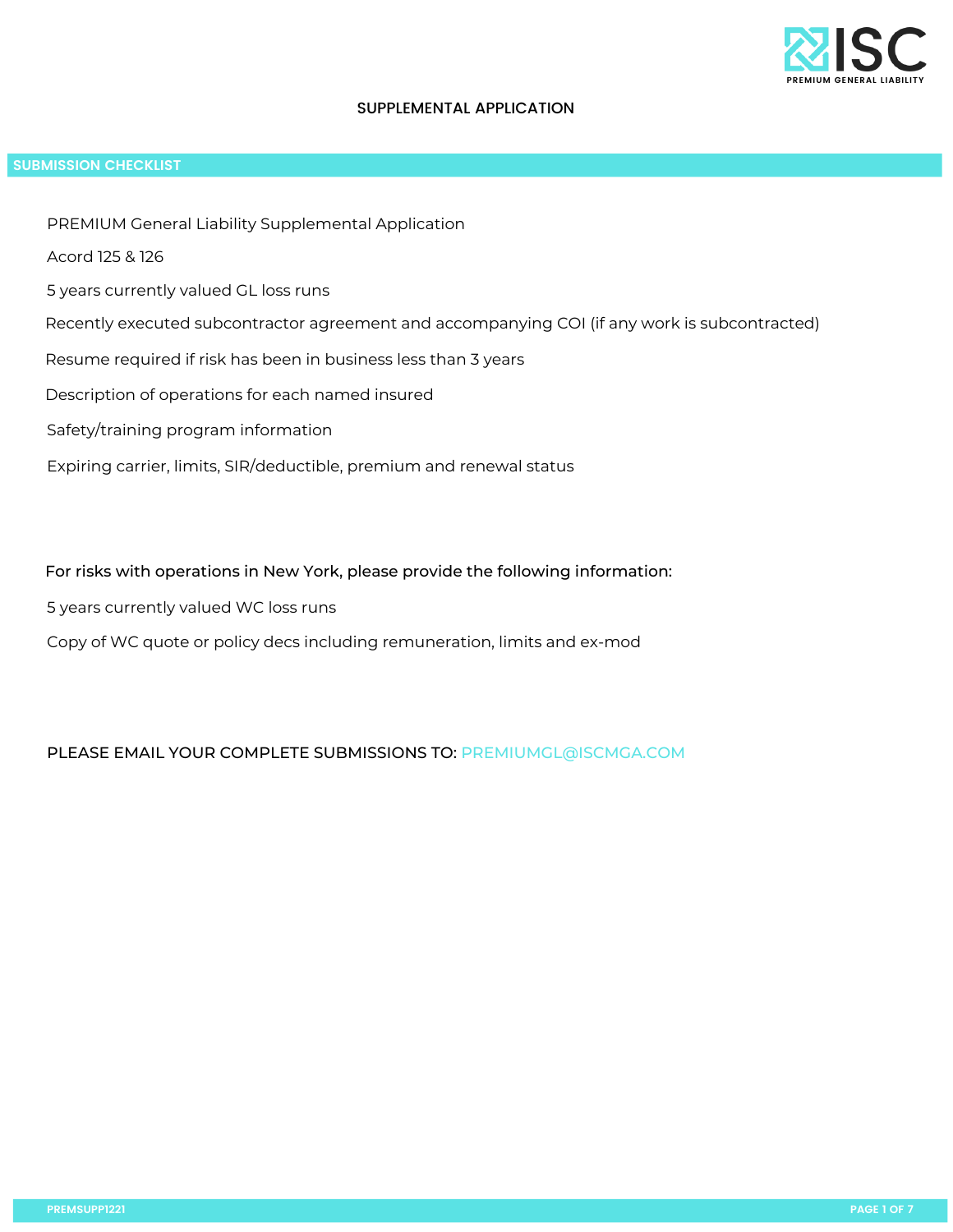

| <b>APPLICANT'S INFORMATION</b>                                                                                                                                                                                                                                                                                                                                                                                                                                                                                                                                                                                                                                                                                                                                                                 |                                                  |                                                                        |
|------------------------------------------------------------------------------------------------------------------------------------------------------------------------------------------------------------------------------------------------------------------------------------------------------------------------------------------------------------------------------------------------------------------------------------------------------------------------------------------------------------------------------------------------------------------------------------------------------------------------------------------------------------------------------------------------------------------------------------------------------------------------------------------------|--------------------------------------------------|------------------------------------------------------------------------|
|                                                                                                                                                                                                                                                                                                                                                                                                                                                                                                                                                                                                                                                                                                                                                                                                |                                                  |                                                                        |
|                                                                                                                                                                                                                                                                                                                                                                                                                                                                                                                                                                                                                                                                                                                                                                                                |                                                  |                                                                        |
| If different from Mailing Address                                                                                                                                                                                                                                                                                                                                                                                                                                                                                                                                                                                                                                                                                                                                                              |                                                  |                                                                        |
|                                                                                                                                                                                                                                                                                                                                                                                                                                                                                                                                                                                                                                                                                                                                                                                                | Contact Email Address: _________________________ |                                                                        |
| <b>GENERAL INFORMATION</b>                                                                                                                                                                                                                                                                                                                                                                                                                                                                                                                                                                                                                                                                                                                                                                     |                                                  |                                                                        |
| 1. Date of incorporation/formation: _______________ Years in business under the Applicant name: ________                                                                                                                                                                                                                                                                                                                                                                                                                                                                                                                                                                                                                                                                                       |                                                  |                                                                        |
| 2. Have you operated under any other name(s) in the past ten (10) years?<br>If "Yes", provide business names and licenses, whether currently operating and describe the operations:                                                                                                                                                                                                                                                                                                                                                                                                                                                                                                                                                                                                            |                                                  | <b>No</b><br>Yes                                                       |
| 3. Year of experience in this field: _____                                                                                                                                                                                                                                                                                                                                                                                                                                                                                                                                                                                                                                                                                                                                                     |                                                  |                                                                        |
| 4. Contractor license number: ____________ Year license issued: _________<br>Have you ever allowed your license to be used by another contractor?<br>If "Yes", has there been any licensing authority action?<br>$\sqrt{\frac{1}{100}}$ Non-Union<br>Is Applicant: $Union$<br>Have you ever worked in, or do you anticipate working in New York State?<br>If "Yes", what % of your sales are associated with work in New York? _______%<br>If "No", exclusions wil apply.<br>Have you ever worked in, or do you anticipate working any of the five (5) boroughs of New York City?<br>If "Yes", what % of your sales are associated with work in any of the five (5) boroughs? _______%<br>If "No", exclusions wil apply.<br>Have you ever worked in, or do you anticipate working in Colorado? |                                                  | No<br>Yes<br>Yes<br>No.<br>No.<br>Yes<br><b>No</b><br>Yes<br>Yes<br>No |
| 5. Applicant is a (% of each): General Contractor _____% Subcontractor _____% Construction Manager _____%<br>6. Total number of W-2 employees:<br>Total number of 1099 payees:<br>Annual payment to 1099 payees:<br>Number of leased and/or temporary employees:<br>Details on work performed by 1099 payee: _______________; by leased/temporary employees: __________<br>Is Worker's Compensation coverage in place for all these employees?                                                                                                                                                                                                                                                                                                                                                 |                                                  | Yes<br>No                                                              |

7. Exposure Data

|                                      | <b>Gross Receipts</b> | Payroll | Subcontractor Cost |
|--------------------------------------|-----------------------|---------|--------------------|
| Projects for the upcoming year       |                       |         |                    |
| Estimate for the year just completed |                       |         |                    |
| Actual for 1st prior year            |                       |         |                    |
| Actual for 2nd prior year            |                       |         |                    |
| Actual for 3rd prior year            |                       |         |                    |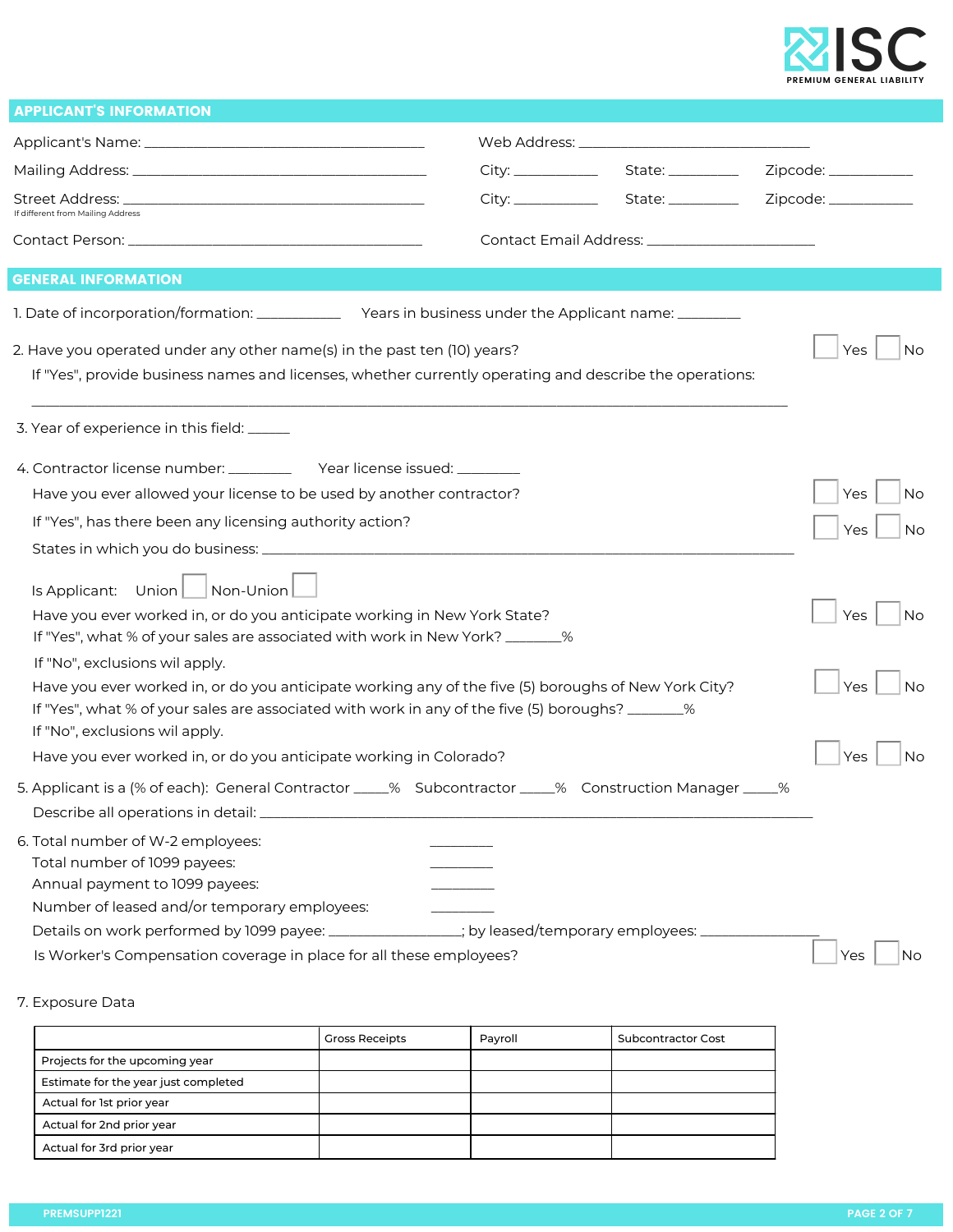8. % of construction operations (Total must =100%)

|                               | <b>New Construction</b><br>(Interior Only)                                              | <b>New Construction</b><br>(Exterior or Structural) | Remodeling<br>(Interior Only)       | Remodeling<br>(Exterior or Structural) | Total    |      |                  |
|-------------------------------|-----------------------------------------------------------------------------------------|-----------------------------------------------------|-------------------------------------|----------------------------------------|----------|------|------------------|
| Commercial                    | $\%$                                                                                    | %                                                   | %                                   | %                                      | 0        | $\%$ |                  |
| Residential                   | $\%$                                                                                    | $\%$                                                | %                                   | $\%$                                   | $\Omega$ | %    |                  |
|                               |                                                                                         |                                                     |                                     | Total                                  | 0        | %    |                  |
| 9. Do you use subcontractors? |                                                                                         |                                                     |                                     |                                        |          |      | <b>No</b><br>Yes |
|                               | If "Yes", please complete the following:                                                |                                                     |                                     |                                        |          |      |                  |
|                               | a. What percentage of work is subcontracted?                                            |                                                     | $\%$                                |                                        |          |      |                  |
|                               | b. What are the annual subcontracted cost?                                              |                                                     |                                     |                                        |          |      |                  |
|                               | c. What limits are required?                                                            |                                                     | GL: _____________ Excess: _________ |                                        |          |      | Yes<br><b>No</b> |
|                               | d. Do you collect certificates from all subcontractors prior to commencing any work?    |                                                     |                                     |                                        |          |      |                  |
|                               | e. Do you require your subcontractors to provide action over coverage?                  |                                                     |                                     |                                        |          |      | Yes<br><b>No</b> |
|                               | f. Do you require all subcontractors to name you as an additional insured including for |                                                     |                                     |                                        |          |      |                  |
|                               | completed operations and is this part of the written contract?                          |                                                     |                                     |                                        |          |      | Yes<br><b>No</b> |
|                               | g. Do you require all subcontractors to defend, indemnify and hold you harmless from    |                                                     |                                     |                                        |          |      | Yes<br><b>No</b> |
|                               | their activities and is this part of the written contract?                              |                                                     |                                     |                                        |          |      |                  |
|                               | h. Do you require all subcontractors to provide a waiver of subrogation in favor of the |                                                     |                                     |                                        |          |      |                  |
|                               | applicant and is this part of the written contract?                                     |                                                     |                                     |                                        |          |      | Yes<br><b>No</b> |
|                               | i. Who reviews and maintains the certificates?                                          |                                                     |                                     |                                        |          |      |                  |
|                               | j. How long are the certificates kep?                                                   |                                                     |                                     |                                        |          |      |                  |
|                               | k. Is a signed contract required prior to commencing any work?                          |                                                     |                                     |                                        |          |      | Yes<br><b>No</b> |
|                               | 10. Do any of your prior policies contain a prior acts exclusion?                       |                                                     |                                     |                                        |          |      | <b>No</b><br>Yes |
|                               | If "Yes", what is the effective date of the prior acts exclusion? _____________         |                                                     |                                     |                                        |          |      |                  |
|                               |                                                                                         |                                                     |                                     |                                        |          |      |                  |
|                               |                                                                                         |                                                     |                                     |                                        |          |      | <b>No</b><br>Yes |
|                               | 11. Are any prior General Liability policies written on a claims-made basis?            |                                                     |                                     |                                        |          |      |                  |
|                               | If "Yes", what is the retro date? _                                                     |                                                     |                                     |                                        |          |      |                  |

Please explain: \_\_\_\_\_\_\_\_\_\_\_\_\_\_\_\_\_\_\_\_\_\_\_\_\_\_\_\_\_\_\_\_\_\_\_\_\_\_\_\_\_\_\_\_\_\_\_\_\_\_\_\_\_\_\_\_\_\_\_\_\_\_\_\_\_\_\_\_\_\_\_\_\_\_\_\_\_\_\_\_\_\_

12. Indicate any work or operations involving the following, even if subbed out:

| Airport Runway or Facility     | % |
|--------------------------------|---|
| Equipment rented to others     | % |
| Landfills                      | % |
| Stevedoring                    | % |
| <b>Crane Operations</b>        | % |
| Dams/Reserviors                | % |
| Shoring/Underpinning           | % |
| Stadium Construction           | % |
| Subways                        | % |
| Cofferdam/Caisson              | % |
| Power Generating               | % |
| Railway                        | % |
| Refineries                     | % |
| <b>Building Raising/Moving</b> | % |
| Nuclear                        | % |
| Pile Driving                   | % |
| Tunnels                        | % |
| Waste/Reclamation              | % |
| Insulation                     | % |
| Landscaping                    | % |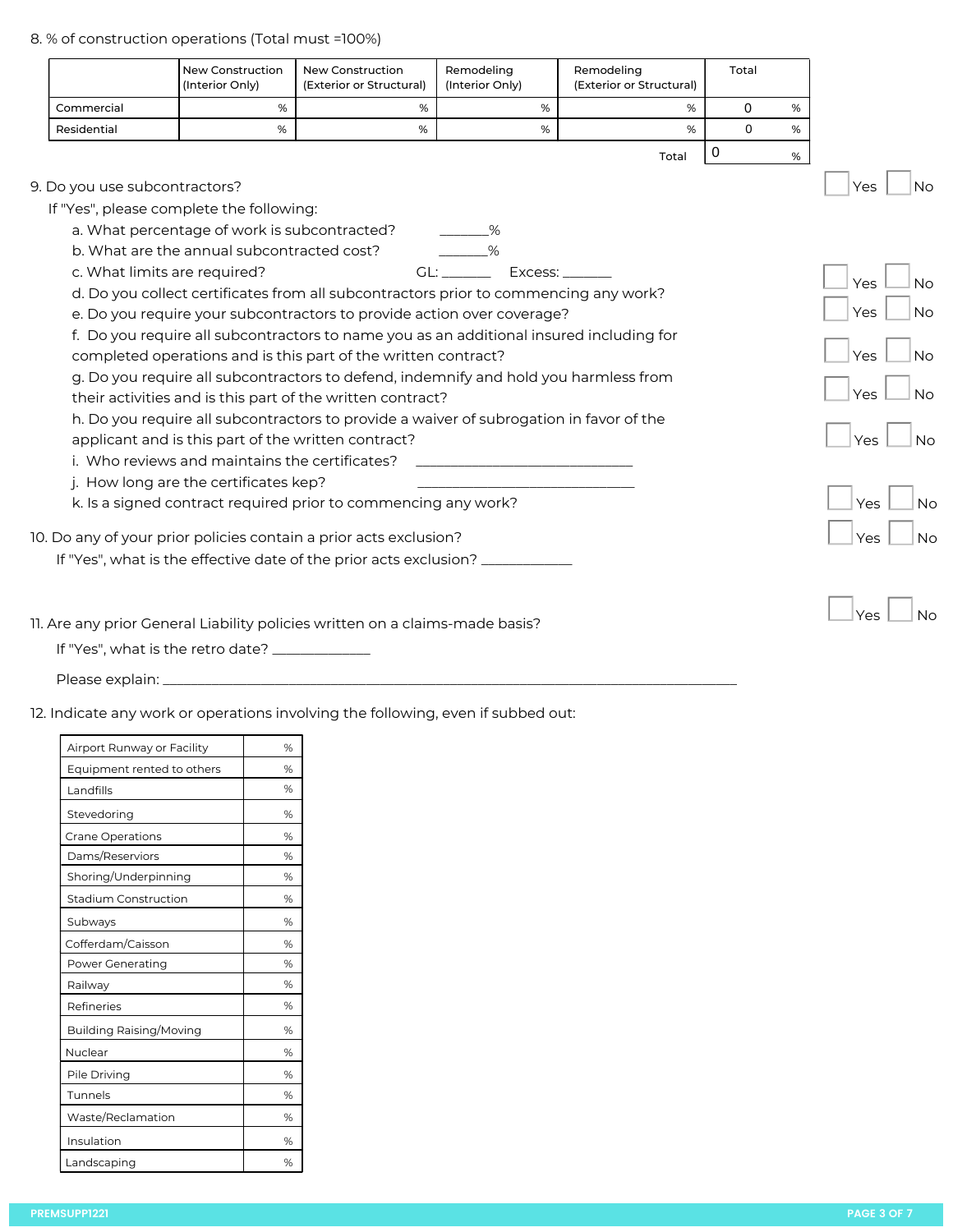13. Indicate the percentage or dollar amount for the construction work performed (If using %, total must = 100% for each column):

| Class                           | Employee<br>Payroll | Subcontractor<br>Cost | Class                     | Employee<br>Payroll | Subcontractor<br>Cost |
|---------------------------------|---------------------|-----------------------|---------------------------|---------------------|-----------------------|
| Alarm Systems                   |                     |                       | Painting                  |                     |                       |
| Asbestos Removal                |                     |                       | Paving-Driveway/Parking   |                     |                       |
| Blasting                        |                     |                       | Plastering/Stucco         |                     |                       |
| <b>Bridges/Elevated Roads</b>   |                     |                       | Pipeline                  |                     |                       |
| <b>Boiler Inspection/Repair</b> |                     |                       | Plumbing                  |                     |                       |
| Boring/Drilling                 |                     |                       | Power Lines               |                     |                       |
| Carpentry                       |                     |                       | Process Piping            |                     |                       |
| Concrete                        |                     |                       | Roofing                   |                     |                       |
| Debris Removal                  |                     |                       | Seismic Retrofitting      |                     |                       |
| Demolition                      |                     |                       | Septic Tanks              |                     |                       |
| Drywall                         |                     |                       | Sewer/Water Main          |                     |                       |
| Electrical                      |                     |                       | <b>Sheet Metal</b>        |                     |                       |
| Excavation                      |                     |                       | Siding                    |                     |                       |
| Fire Proofing                   |                     |                       | Steel-Ornamental          |                     |                       |
| Fire/Water Restoration          |                     |                       | Steel-Structural          |                     |                       |
| Fire Sprinklers                 |                     |                       | Street/Road               |                     |                       |
| Gas Main                        |                     |                       | Supervisory               |                     |                       |
| Grading                         |                     |                       | <b>Swimming Pools</b>     |                     |                       |
| <b>HVAC</b>                     |                     |                       | <b>Tank Construction</b>  |                     |                       |
| Insulation                      |                     |                       | Tile/Stone                |                     |                       |
| Landscaping                     |                     |                       | <b>Tower Construction</b> |                     |                       |
| <b>Lead Remediation</b>         |                     |                       | UST Insulation or Removal |                     |                       |
| Masonry                         |                     |                       | Waterproofing             |                     |                       |
| Mold Remediation                |                     |                       | Welding                   |                     |                       |
| Oil/Gas                         |                     |                       | Other (describe)          |                     |                       |

14. Describe your four (4) largest projects over the past five (5) years including location, scope of work and contract price:

| J. |  |
|----|--|
| ↵  |  |
|    |  |

15. List current projects underway or planned for the next year including location, scope of work and contract price:

(If all projects do not fit in the space provided, attach a separate list)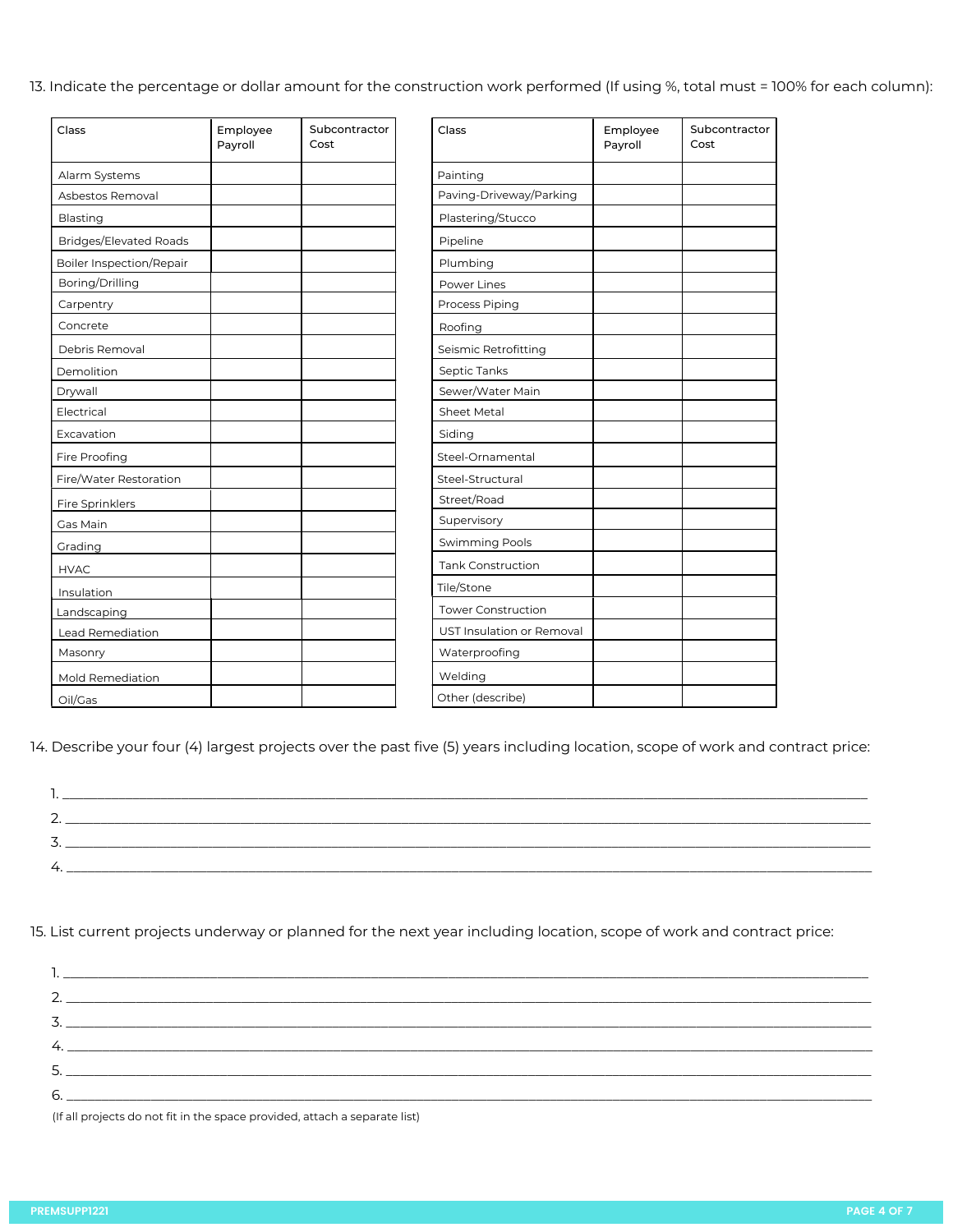| 16. Have you ever built a home from the ground up?                                                                                                                                                       | Yes        | Nο        |
|----------------------------------------------------------------------------------------------------------------------------------------------------------------------------------------------------------|------------|-----------|
| If "Yes", how long ago? _____ years How Many? _____homes                                                                                                                                                 |            |           |
| 17. How many homes will you build from the ground up in the next year? _____homes                                                                                                                        |            |           |
| 18. Will you be working in new tracts?                                                                                                                                                                   | Yes        | No        |
| 19. Have you ever worked in new tracts?                                                                                                                                                                  | Yes        | No        |
| If "Yes", how long ago? _____ years                                                                                                                                                                      |            |           |
| 20. What is the maximum number of homes you will build or have built in the past in any one<br>development/site? ____homes                                                                               |            |           |
| 21. Have you ever worked in new condominiums or townhomes?                                                                                                                                               | Yes        |           |
| If "Yes", how long ago? _____ years<br>What is the largest # of units in a project? _____units                                                                                                           |            |           |
| 22. Does any current or future work involve the construction of or involvement with condominiums/townhouses?   Yes<br>If "Yes",                                                                          |            | .No       |
| a. Is the work new construction?                                                                                                                                                                         | Yes        | No        |
| b. Does the work consist of repair or remodel only?                                                                                                                                                      | Yes        | No        |
| c. Is the HOA/COA work Construction Defect litigation work?                                                                                                                                              | Yes        | No        |
| d. How many units? _____units                                                                                                                                                                            |            |           |
| 23. Has/will any work involve the construction of Duplexes, Triplexes, Fourplexes, Patio homes or assisted living?<br>How many units, past or present? _____units<br>If "Yes", how long ago? ______years | <b>Yes</b> | <b>No</b> |
| 24. Does any current involve the construction of or involvement with apartments?<br>If "Yes",                                                                                                            | Yes        | Νo        |
| a. Is the work new construction?                                                                                                                                                                         | Yes        | Νo        |
| b. How many units? _____units                                                                                                                                                                            |            |           |
| c. Does the work consist of remodel/repair only?                                                                                                                                                         | Yes        |           |
| 25. Have you or will you ever convert apartments into condominiums?                                                                                                                                      | Yes        | No        |
| 26. Will you do work for a stalled, abandoned, or otherwise interrupted construction project?                                                                                                            | Yes        | No        |
| 27. Have there been any losses, claims, or suits against you in the past five (5) years?                                                                                                                 | Yes        | No        |
| a. Are there any claims or legal actions against any of the entities named in the application?                                                                                                           | Yes        | No        |
| b. Do any of the entities named in the application have any knowledge of any pre-existing act, omission,                                                                                                 |            |           |
| event, condition or damages to any person or property that may potentially give rise to any future claim                                                                                                 |            |           |
| or legal action against them?                                                                                                                                                                            | Yes        | No        |
| c. Have you been accused of faulty construction the past five (5) years?                                                                                                                                 | Yes        | No        |
| d. Have you been accused of breaching a contract in the past five (5) years?                                                                                                                             | Yes        | No        |
| e. Have you ever filed a mechanics lien in the last five (5) years?                                                                                                                                      | Yes        | No        |
| f. Have you ever been involved in a construction defect claim?                                                                                                                                           | Yes        | <b>No</b> |
| 28. Do you draw any plans or blueprints used in your construction work?                                                                                                                                  | Yes        | No        |
| If "Yes", has professional liability coverage been obtained?                                                                                                                                             | Yes        | No        |
| Limit of professional liability \$                                                                                                                                                                       |            |           |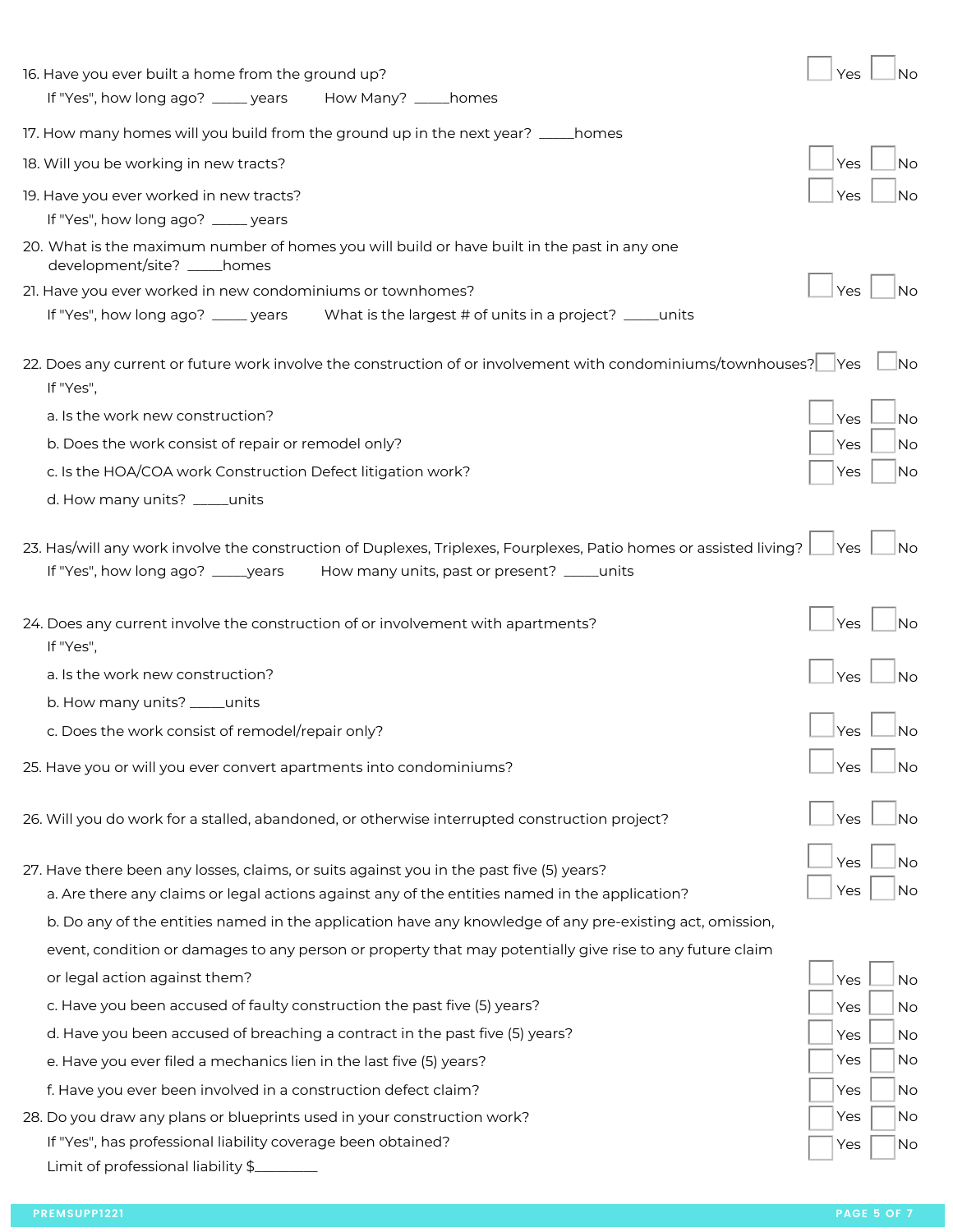| 29. Do you own any real estate development property (land with improvements-streets, roads or utilities etc.<br>completed or under construction? | No<br>Yes        |
|--------------------------------------------------------------------------------------------------------------------------------------------------|------------------|
| 30. Have you or will you build on a hillside?                                                                                                    | Yes<br>Νo        |
|                                                                                                                                                  |                  |
| 31. Do you use scaffolding?                                                                                                                      | Yes<br>Nο        |
|                                                                                                                                                  |                  |
|                                                                                                                                                  |                  |
| 32. Is there any blasting or other hazardous activity?                                                                                           | <b>Yes</b><br>Nο |
|                                                                                                                                                  |                  |
| 33. Do you or any of your subcontractors perform any EIFS work?                                                                                  | Yes<br>No        |
|                                                                                                                                                  |                  |
| 34. Do you perform any exterior or structural demolition?                                                                                        | Yes<br>Nο        |
|                                                                                                                                                  |                  |
| 35. Do you perform any exterior or structural work over three (3) stories?                                                                       | Yes<br>Νo        |
| If "Yes", please explain and include the maximum height and % of this type of work and indicate                                                  |                  |
| subcontractor costs if not associated with direct payroll:                                                                                       |                  |
|                                                                                                                                                  |                  |
| 36. Have you been involved in or will you or your subcontractors be involved in any removal of asbestos,<br>PCB's or other hazardous materials?  | Yes<br>Νo<br>Yes |
| 37. Do you perform any work on roofs?<br>If "Yes", indicate the following:                                                                       | Νo               |
| Modified Bitumen (Hot)<br>Hot Tar<br>$_{\infty}$<br>Hot Air Welding<br>%<br>%<br>Modified Bitumen (Cold)<br>Torch Down _____%<br>$-\%$           |                  |
| 38. Indicate type of tear-off operations:                                                                                                        |                  |
| Performed for others?                                                                                                                            |                  |
| Subcontracted to others?                                                                                                                         |                  |
| 39. Describe your weather detection procedures:                                                                                                  |                  |
| 40. Are there circumstances under which you will leave an open roof unattended?<br>If "Yes", please describe:                                    | Νo<br>Yes        |
| 41. Are your employees NRCA Torch Application certified?                                                                                         | Yes              |